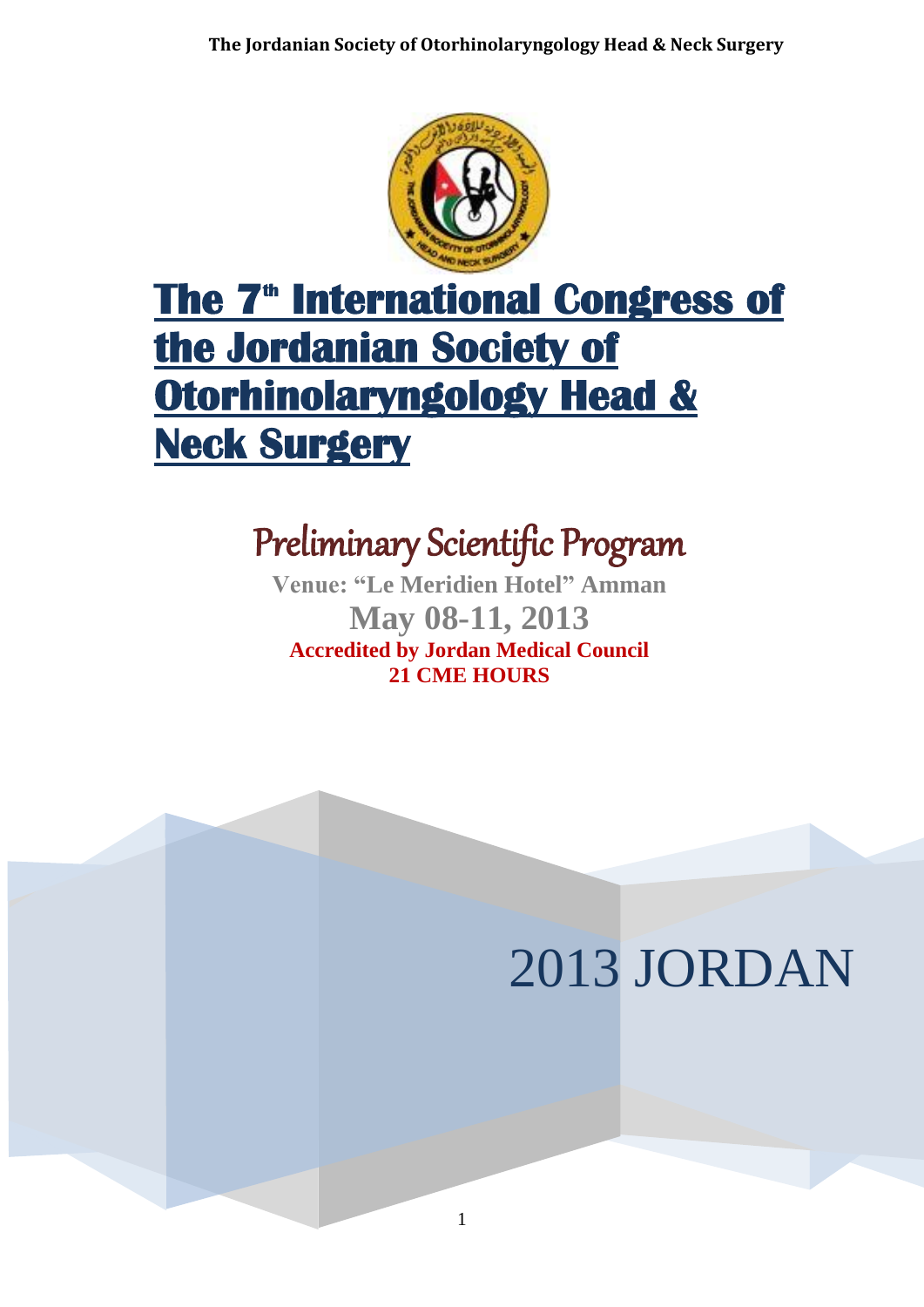

# **DAY ONE (Wednesday 8/5/2013)**

### 10:00: Onsite Registration "Le Meridien Hotel Amman" Dana Hall

#### **King Hussein Medical Center, Amman**

| <b>Workshop I</b>                                                                |      |                                              |  |  |
|----------------------------------------------------------------------------------|------|----------------------------------------------|--|--|
| Moderators: Nawaf Al-Jawames / Adnan Husban / Salman Al-Assaf / Daifallah Raggad |      |                                              |  |  |
| <b>Time</b>                                                                      | Code | <b>Presentation</b>                          |  |  |
| $08:00-12:00$   W1                                                               |      | <b>Basic Sinonasal Endoscopic Techniques</b> |  |  |
|                                                                                  |      | <b>FESS: Sphenoethmoidectomy</b>             |  |  |
|                                                                                  |      | (Reda Kamel, Egypt)                          |  |  |

#### **Le Meridien Hotel, Amman Hall "B"**

| <b>Workshop II</b>                                                                   |      |                                      |  |  |
|--------------------------------------------------------------------------------------|------|--------------------------------------|--|--|
| Moderators: Ibrahim Al-Nawaiseh/ Adnan Al-Jayousi/Nabil Shawakfeh/Muwafaq Al-Qahwaji |      |                                      |  |  |
| <b>Time</b>                                                                          | Code | <b>Presentation</b>                  |  |  |
| $15:00-17:00$   W2                                                                   |      | <b>Revision Rhinoplasty (60 min)</b> |  |  |
|                                                                                      |      | <b>Nasal Tip Surgery (60 min)</b>    |  |  |
|                                                                                      |      | (Hossam Foda, Egypt)                 |  |  |